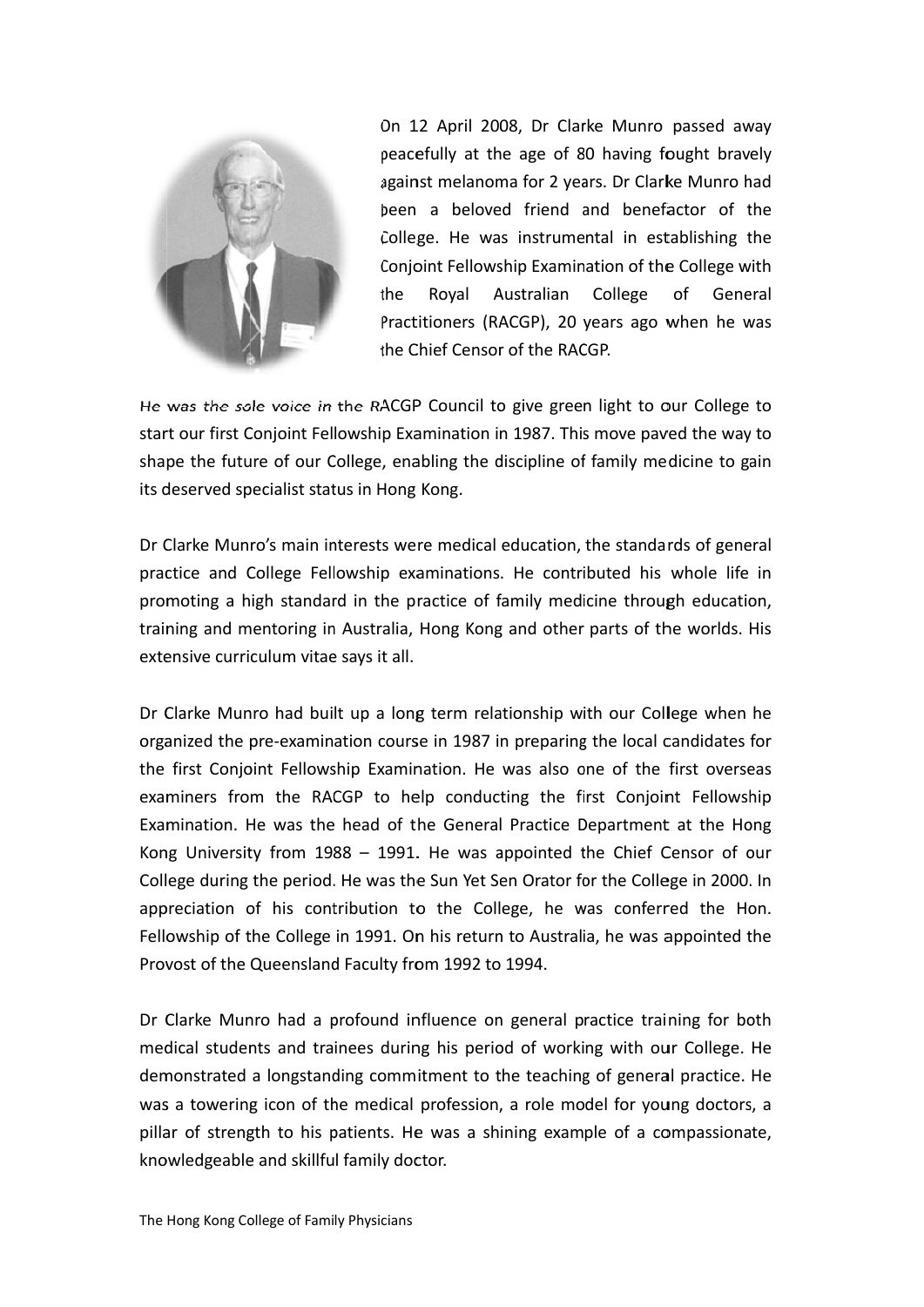Dr Clarke Munro had a very successful life and harmonious family. During my short stay with Clarke and his lovely family at their home at Sunshine Coast in 2006 and 2007, Clarke had impressed me as a very able and caring husband. He helped Muriel, his wife, in all daily household activities making the home very neat, pretty, comfortable, warm and homely. It had been such a pleasant memory to spend time with Clarke and Muriel enjoying their super hospitality and the traditional authentic Australian homemade cuisines. Clarke's way of serving BBQ in the backyard was most delicious impressive. I like the daily 'Bar Time' at six o'clock in the evening when Clarke proudly opened his conventional, specially designed Scottish Bar which was a centre of attraction and social link for the families, guests, friends and neighbours. The atmosphere was so friendly, warm and relaxing. Clarke was very fond of the Bar where he kept on acting as a bar-tender till the end of his life.

Dr Clarke Munro is survived by his lovely wife, Muriel; daughter, Joyce and his sons Neil, Stuart and Grant. He was a devoted grandfather to Sophie, David, Alison and Hamish.

# *Dr Stephen Foo*